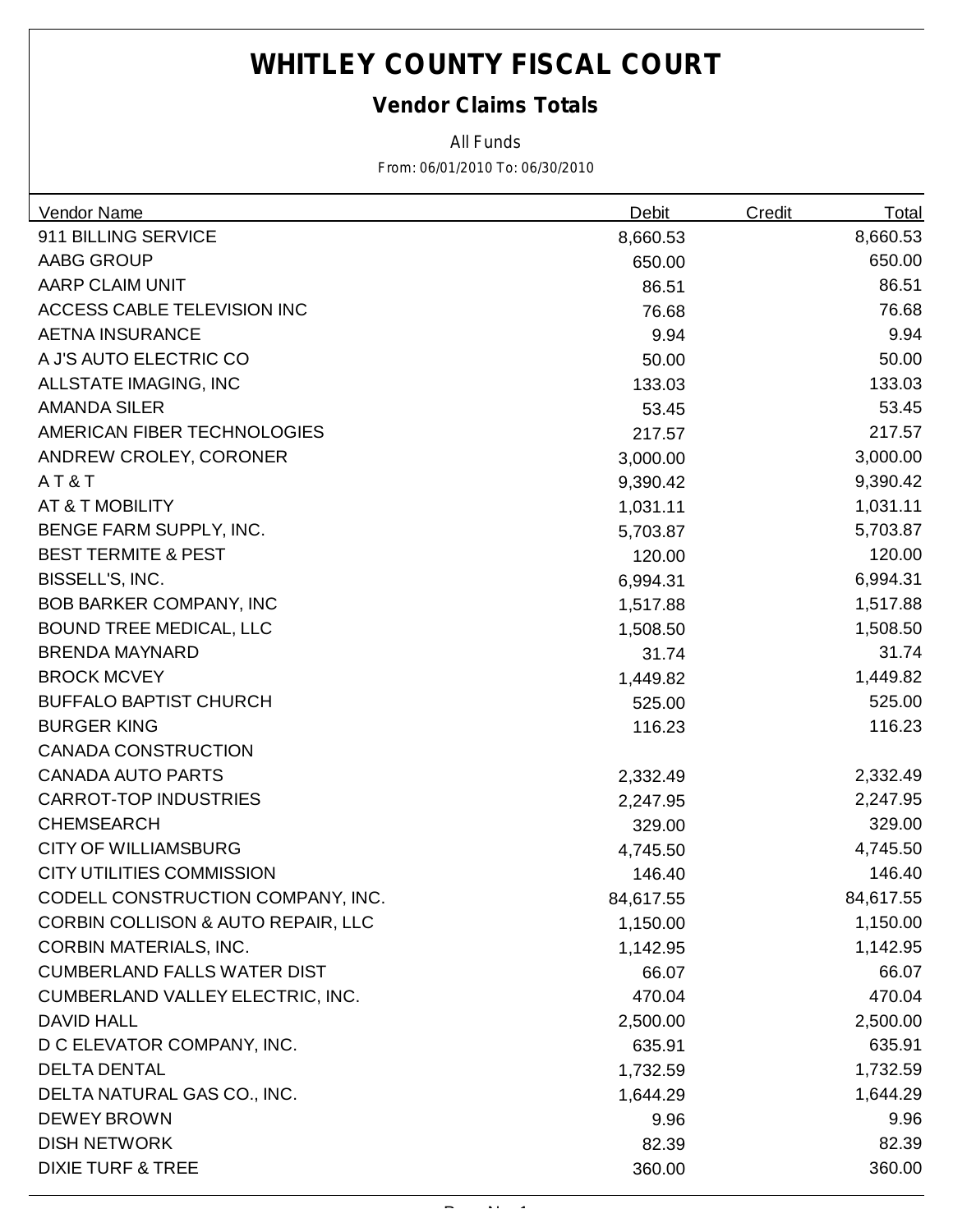### *Vendor Claims Totals*

*All Funds*

| Vendor Name                           | <b>Debit</b> | <b>Credit</b> | <u>Total</u> |
|---------------------------------------|--------------|---------------|--------------|
| <b>FAMILY DOLLAR STORE</b>            | 331.80       |               | 331.80       |
| <b>DUGGERS SEPTIC CLEANING</b>        | 200.00       |               | 200.00       |
| <b>ELLIS SANITATION</b>               | 1,899.42     |               | 1,899.42     |
| ELLISON'S SANITARY SUPPLY CO., INC.   | 838.00       |               | 838.00       |
| ELMO GREER & SONS, INC.               | 38,590.20    |               | 38,590.20    |
| <b>EZ COUNTRY</b>                     | 425.00       |               | 425.00       |
| <b>FAMILY STORAGE</b>                 | 50.00        |               | 50.00        |
| FAULKNER AND TAYLOR                   | 867.15       |               | 867.15       |
| <b>FLEETONE</b>                       | 20,461.62    |               | 20,461.62    |
| G & K SERVICES, INC                   | 1,187.99     |               | 1,187.99     |
| G & C SUPPLY CO. INC.                 | 1,697.35     |               | 1,697.35     |
| <b>GLOBAL EQUIPMENT CO</b>            | 676.93       |               | 676.93       |
| G & S TIRE INC.                       | 223.86       |               | 223.86       |
| <b>HAAR WOOD PRODUCTS</b>             | 1,069.60     |               | 1,069.60     |
| <b>HARDEE'S</b>                       | 225.58       |               | 225.58       |
| HARP ENTERPRISES, INC.                | 24,564.44    |               | 24,564.44    |
| <b>HARVEY'S SERVICE CENTER</b>        | 45.00        |               | 45.00        |
| <b>HEADSETS DIRECT, INC.</b>          | 1,068.70     |               | 1,068.70     |
| <b>HEALTH PROFESSIONALS LLC</b>       | 10,423.26    |               | 10,423.26    |
| HINKLE CONTRACTING CORPORATION        | 10,298.37    |               | 10,298.37    |
| <b>HOBART CORP</b>                    | 309.85       |               | 309.85       |
| <b>HOLSTON GASES</b>                  | 1,959.87     |               | 1,959.87     |
| HUMANA HEALTH PLAN INC                | 40,795.56    |               | 40,795.56    |
| HUMANA HEALTH CARE PLANS              | 2,029.61     |               | 2,029.61     |
| <b>HYDRAULIC SPEC. INC</b>            | 421.10       |               | 421.10       |
| <b>HOMETOWN IGA #57</b>               | 424.59       |               | 424.59       |
| INNOVATIVE COMMUNICATIONS, INC        | 5,720.34     |               | 5,720.34     |
| <b>INTERACT PUBLIC SAFETY SYSTEMS</b> | 6,923.00     |               | 6,923.00     |
| <b>IRENE PEACE</b>                    | 600.00       |               | 600.00       |
| <b>JEFF GRAY</b>                      | 965.53       |               | 965.53       |
| <b>JESSICA HILL - TAYLOR</b>          | 58.00        |               | 58.00        |
| <b>JLG ADVERTISING</b>                | 515.92       |               | 515.92       |
| JOHNNY WHEELS OF WILLIAMSBURG, INC    | 438.00       |               | 438.00       |
| <b>JUDY BRIMM</b>                     | 86.00        |               | 86.00        |
| KAY SCHWARTZ, COUNTY CLERK            | 27,573.00    |               | 27,573.00    |
| <b>KELLWELL FOOD MANAGEMENT</b>       | 26,375.34    |               | 26,375.34    |
| <b>KU</b>                             | 191.23       |               | 191.23       |
| <b>KEY TECHNOLOGIES</b>               | 3,050.00     |               | 3,050.00     |
| <b>KIMBELL MIDWEST</b>                | 205.56       |               | 205.56       |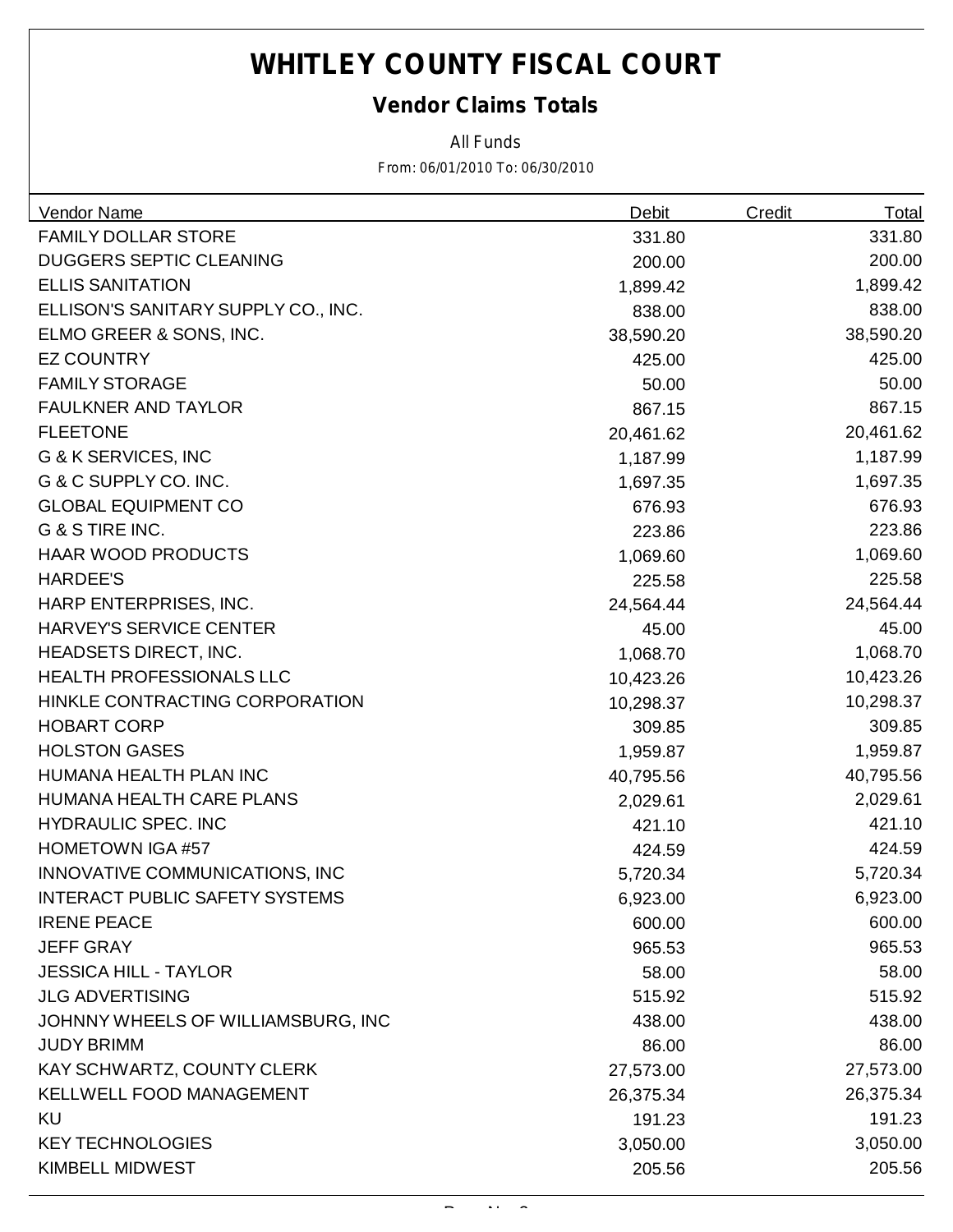#### *Vendor Claims Totals*

*All Funds*

| <b>Vendor Name</b>               | Debit     | <b>Credit</b> | <u>Total</u> |
|----------------------------------|-----------|---------------|--------------|
| KY JAILERS ASSOC.                | 275.00    |               | 275.00       |
| <b>KENTUCKY STATE TREASURER</b>  | 28,320.00 |               | 28,320.00    |
| <b>LARRY HOWARD</b>              | 512.50    |               | 512.50       |
| <b>LAUREL TERMITE CONTROL</b>    | 75.00     |               | 75.00        |
| LAWSON FIRE EXTINGUISHER SERVICE | 255.14    |               | 255.14       |
| <b>LEXIS NEXIS</b>               | 315.50    |               | 315.50       |
| <b>LAWRENCE HODGE, SHERIFF</b>   | 58,615.35 |               | 58,615.35    |
| <b>LONDON RADIO SERVICE</b>      | 7,528.00  |               | 7,528.00     |
| <b>LYTTLE'S TELEPHONE</b>        | 1,875.00  |               | 1,875.00     |
| <b>MASON SECURITY NETWORK</b>    | 6,425.00  |               | 6,425.00     |
| <b>MICHAEL CARNES</b>            | 58,100.00 |               | 58,100.00    |
| <b>MIKE SILER</b>                | 45.36     |               | 45.36        |
| <b>MINUTEMAN PRESS</b>           | 490.42    |               | 490.42       |
| <b>M.R. TRANSMISSIONS</b>        | 75.00     |               | 75.00        |
| <b>NEWS JOURNAL</b>              | 1,985.94  |               | 1,985.94     |
| NEWWAVE COMMUNICATIONS           | 67.88     |               | 67.88        |
| <b>ORAL LEWIS CATERING</b>       | 1,787.97  |               | 1,787.97     |
| <b>OSCAR DAVENPORT</b>           | 205.87    |               | 205.87       |
| <b>OWENS AUTO PARTS</b>          | 275.52    |               | 275.52       |
| PARSLEY GENERAL TIRE INC.        | 243.10    |               | 243.10       |
| PATTERSON CREEK VFD              | 200.00    |               | 200.00       |
| PHIL BRENNENSTUHL                | 378.45    |               | 378.45       |
| PHYSIO CONTROL                   | 192.00    |               | 192.00       |
| PIZZA HUT                        | 70.03     |               | 70.03        |
| POFF CARTING SERVICE             | 685.60    |               | 685.60       |
| PREFERRED LAB SERVICE            | 675.00    |               | 675.00       |
| PREWITT FARM SUPPLY              | 214.75    |               | 214.75       |
| PROFFESSIONAL VEHICLE CORP       | 524.00    |               | 524.00       |
| <b>QUALITY CARE AUTO SERVICE</b> | 5,753.17  |               | 5,753.17     |
| <b>QUARTER MASTER</b>            | 21.67     |               | 21.67        |
| <b>QUILL CORPORATION</b>         | 2,051.07  |               | 2,051.07     |
| <b>RADIO SHACK</b>               | 601.97    |               | 601.97       |
| <b>RIVERSIDE PRODUCE</b>         | 556.99    |               | 556.99       |
| <b>ROCKY BROWN</b>               | 200.00    |               | 200.00       |
| <b>ROGER ROWE</b>                | 5,500.00  |               | 5,500.00     |
| <b>ROGER WELLS</b>               | 276.00    |               | 276.00       |
| <b>SGT JOES</b>                  | 98.50     |               | 98.50        |
| <b>SHELLY BARTON</b>             | 72.00     |               | 72.00        |
| SHERWIN WILLIAMS CO.             | 1,500.00  |               | 1,500.00     |